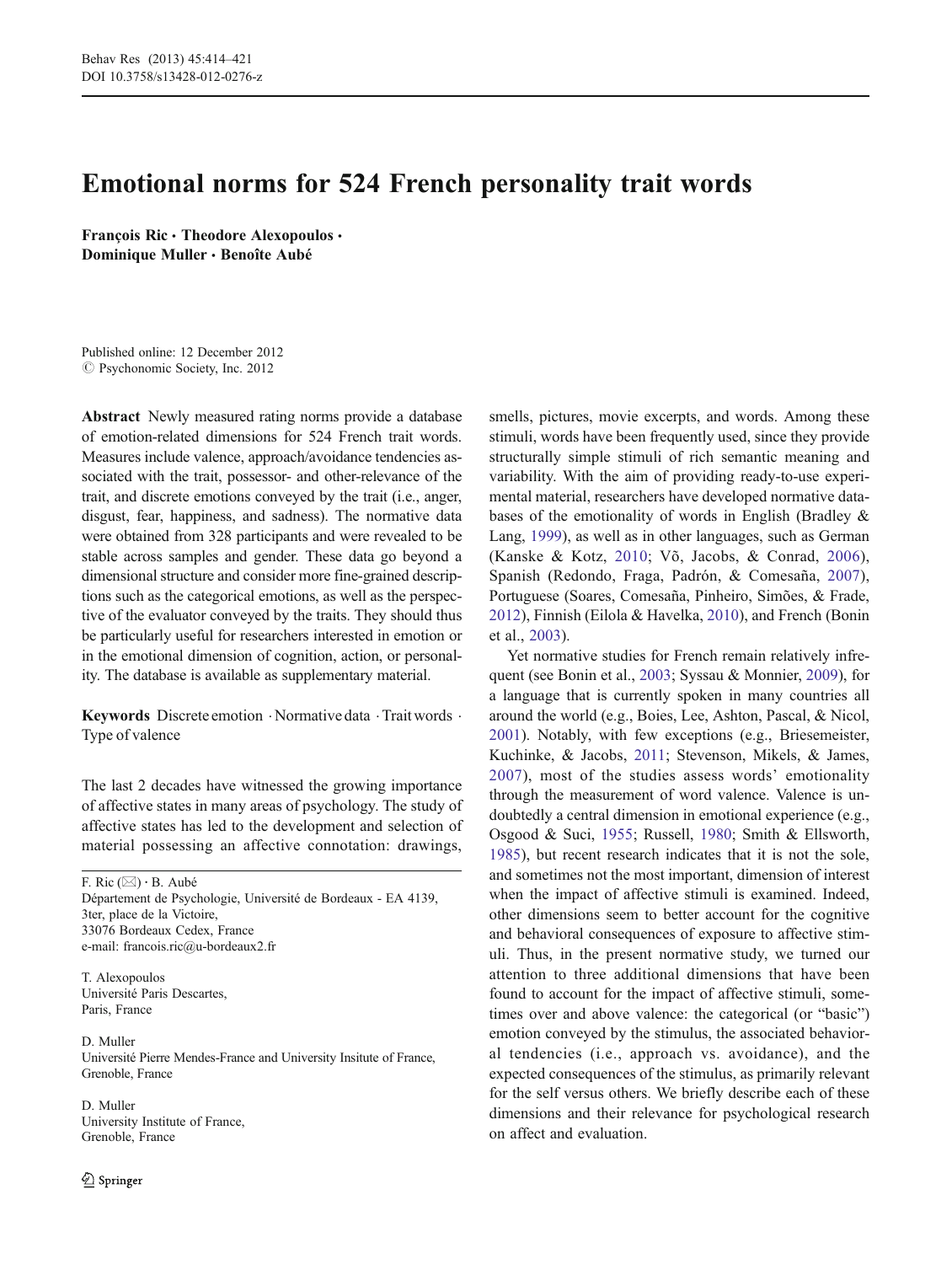### Dimensions of interest

#### Categorical emotions

The debate about the structure of emotion opposes two main positions. According to the dimensional view, emotions cannot be distinguished on the basis of their nature but on specific dimensions on which they vary. Typically, these dimensions include valence and arousal (e.g., Russell, [1980\)](#page-6-0). This position is challenged by a categorical view of basic emotions that hypothesizes the existence of a small set of distinct and irreducible emotional processes (e.g., Panksepp, [1998](#page-6-0); Plutchik, [1984](#page-6-0)). Although theorists differ in the number of basic emotions that should be considered, they generally include anger, disgust, fear, happiness, and sadness (e.g., Ekman, [1999](#page-6-0); Izard, [2009](#page-6-0); Oatley & Johnson-Laird, [1987;](#page-6-0) Plutchik, [1984;](#page-6-0) Tomkins, [1984\)](#page-7-0).

The question of the structure of emotional experience is beyond the scope of this article. When the emotionality of stimuli is measured, however, it appears useful to assess the categorical emotion they convey, because this sometimes accounts for the reactions to this stimulus better than does valence. For instance, forecast about ambiguous future events is predicted better by the certainty associated with the affective state currently experienced by the participants than by its valence (Lerner & Keltner, [2001](#page-6-0)). As a result, happy and angry participants (anger and happiness being associated with certainty appraisals) make similarly more optimistic predictions than do fearful participants (fear being associated with uncertainty). In a similar vein, participants respond faster to emotional stimuli with an approach movement when it is associated with happiness and anger than when it is associated with fear and sadness (the effect being reversed when participants respond with an avoidance movement; Alexopoulos & Ric, [2007](#page-6-0)). Other research on various areas of judgment, such as risk estimation (DeSteno, Petty, Wegener, & Rucker, [2000](#page-6-0); Keltner, Ellsworth, & Edwards, [1993](#page-6-0)), stereotyping (Bodenhausen, Sheppard, & Kramer, [1994](#page-6-0); Tiedens & Linton, [2001\)](#page-7-0), prejudice (Cottrell & Neuberg, [2005\)](#page-6-0), persuasion (Moons & Mackie, [2007](#page-6-0)), and consumer decision making (Han, Lerner, & Keltner, [2007\)](#page-6-0), has revealed that the impact of negative emotions or stimuli can vary to a great extent depending on which specific emotion (e.g., anger vs. fear) the situation or the stimuli are eliciting. Thus, in the present study, we assessed the extent to which words conveyed anger, disgust, fear, happiness, and sadness. $<sup>1</sup>$ </sup>

#### Action tendencies

There is a general agreement among researchers to define emotion as component processes (e.g., Keltner & Gross, [1999](#page-6-0); Niedenthal, Krauth-Gruber, & Ric, [2006\)](#page-6-0). Among these components, one seems to be of high importance for the organism's well-being and survival: the ability to approach or avoid specific stimuli. This dimension can be conceived of as referring to the motivational orientation component of emotion (e.g., Krieglmeyer, Deutsch, De Houwer, & De Raedt, [2010\)](#page-6-0). Although this dimension is highly correlated with valence (e.g., Chen & Bargh, [1999;](#page-6-0) Krieglmeyer et al., [2010](#page-6-0)), research indicates that they should not be confounded. First, action tendencies are specifically related to categorical emotions in such a way that negative stimuli may have different motivational implications depending on the emotion they convey. For instance, whereas fear is associated with avoidance, anger is typically associated with approach (in order to remove obstacles in goal attainment; e.g., Carver & Harmon-Jones, [2009](#page-6-0); Frijda, Kuipers, & ter Schure, [1989;](#page-6-0) Plutchik, [1984\)](#page-6-0). Thus, the behavioral consequences should be different depending on whether the stimulus conveys fear or anger. In line with this view, recent studies (Alexopoulos & Ric, [2007\)](#page-6-0) have indicated that stimulus words associated with happiness or anger (both associated with approach) are responded to faster by a movement implying arm flexion (i.e., an approach behavior; e.g., Cacioppo, Priester, & Bernston, [1993](#page-6-0)) than are stimulus words associated with fear or sadness (both associated with avoidance).

Second, research indicates that the relationship between valence and action tendencies can be moderated by other factors, such as the perspective of the evaluator (Peeters, [1983](#page-6-0); Wentura, Rothermund, & Bak, [2000\)](#page-7-0). This dimension will be further presented in the next section.

All in all, these findings suggest that action tendencies in terms of approach and avoidance should not be considered as direct responses to valence and, thus, cannot be equated with this dimension. Therefore, and given the importance of approach tendencies in motivated behavior, it appears important to evaluate this dimension independently of valence.

## Possessor- versus other-relevance

Trait words can be distinguished on whether, on the one hand, they have *unconditional* positive or negative implications for the possessor of the trait (e.g., intelligent, depressed) or, on the other hand, they have unconditional positive or negative implications for the person who is interacting with the trait holder (e.g., honest, cruel; Peeters, [1983;](#page-6-0) Wentura et al., [2000\)](#page-7-0). People can rapidly distinguish whether trait words mainly have implications for the possessor of the trait or for the person who is

<sup>&</sup>lt;sup>1</sup> Surprise has not been included because it is sometimes considered as a neutral cognitive state (e.g., Ortony & Turner, [1990\)](#page-6-0) and not as an emotion. As a result, surprise does not appear in some classifications of basic emotions (Ekman, [1999;](#page-6-0) Izard, [2009](#page-6-0); Oatley & Johnson-Laird, [1987\)](#page-6-0).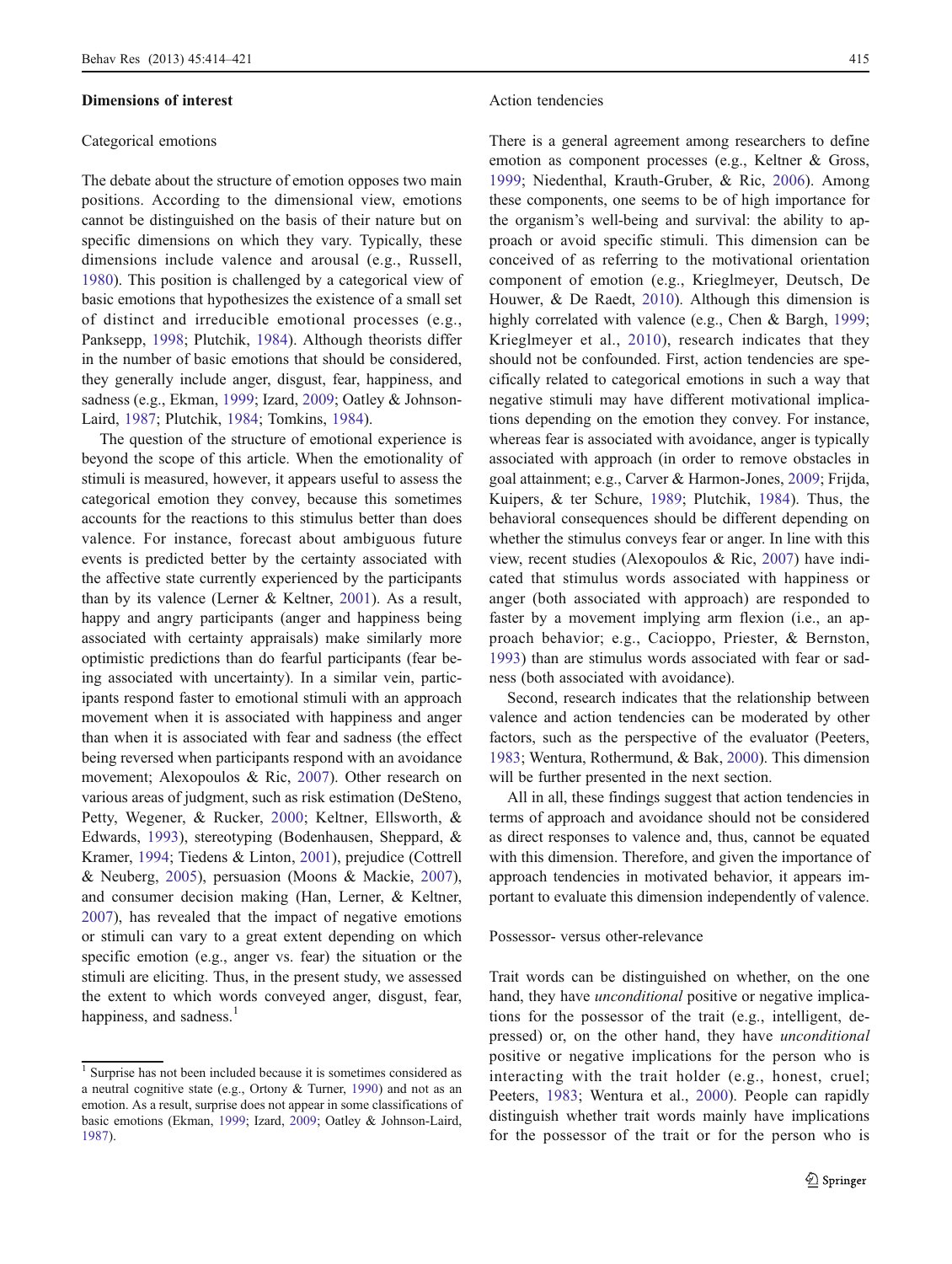interacting with the possessor of the trait. In support of this, Wentura and Degner ([2010](#page-7-0)) demonstrated that affective priming was more effective when the prime and the target were both possessor- or other-relevant than when they did not belong to the same category. This result suggests that aside from valence, affective stimuli also convey the type of relevance. Other research reveals that this dimension could also have important judgmental and behavioral consequences. For instance, Wentura and colleagues have demonstrated that behavioral approach or avoidance is far more marked for traits having implications for the person who is interacting with the trait holder and that reactions to other-relevant stimuli are better predictors of prejudice and discrimination toward specific outgroups (e.g., Turks for German participants; Degner & Wentura, [2011;](#page-6-0) Degner, Wentura, Gniewosz, & Noack, [2007](#page-6-0)). These findings thus indicate that possessor- versus other-relevance of trait words is a dimension of great interest in order to further understand people's reactions to emotional stimuli.

#### A focus on trait words

In this study, we focused on trait words, since they represent a homogeneous, still very large category of adjectives, the structure of which has been widely studied in previous research because of its implications for both personality description (e.g., Goldberg, [1990;](#page-6-0) for an analysis of the French personality lexicon, see Boies et al., [2001](#page-6-0)) and social judgment (e.g., Anderson, [1968\)](#page-6-0). Trait words are indeed useful tools for conveying information about others with potentially great consequences in real and symbolic interactions (e.g., person evaluation, expression of prejudice). As a result, they have frequently been used in experimental research both to induce evaluative or descriptive categorization (e.g., Higgins, Bargh, & Lombardi, [1985;](#page-6-0) Srull & Wyer, [1979](#page-6-0); Wentura & Degner, [2010\)](#page-7-0) and to measure impressions about a target (e.g., Willis & Todorov, [2006](#page-7-0)). Therefore, a normative study of the emotionality of trait words should be of great use for researchers interested in trait ascription, as well as those interested in the judgmental and behavioral consequences of such trait ascriptions.

# Method

## Participants

in three different French universities received partial course credit or monetary compensation (10 euros) in exchange for their participation in the study. The data from 20 participants were excluded from the sample because they were not

Three hundred forty-eight undergraduate students enrolled

French native speakers ( $n = 19$ ) or because of a high proportion of missing data (more than 20 %;  $n = 1$ ). Each University contributed approximately one third (Bordeaux,  $n = 110$ ; Paris Descartes,  $n = 110$ ; and Grenoble II,  $n = 108$ ) to the sample of the remaining 328 participants (259 women and 69 men; mean age  $= 20.76$  years). These were randomly assigned to one of the four questionnaire conditions. The full list of words is provided as supplementary material and can also be downloaded at the following address: [http://](http://webcom.upmf-grenoble.fr/LIP/Share/EmotionalNorms) [webcom.upmf-grenoble.fr/LIP/Share/EmotionalNorms](http://webcom.upmf-grenoble.fr/LIP/Share/EmotionalNorms).

# Procedure

Participants were run in groups of up to 10, with the restriction that each type of questionnaire was filled in each session. The completion lasted from about 45 min to 1 h 15 min, depending on the questionnaire participants received. The questionnaire contained 524 personality trait words selected on the basis of previous research (Anderson, [1968;](#page-6-0) Boies et al., [2001](#page-6-0); Wentura et al., [2000](#page-7-0)) and brainstorming. We excluded from our list the traits that were highly infrequent as well as redundant. The 524 remaining words were presented to the participants in the form of a printed list in one of five randomly determined orders. Participants were asked to rate the 524 personality trait words on one of the four dimensions.

A first group of participants ( $n = 80$ ) rated the valence of the words (VAL). Participants had to indicate to what extent each trait was positive or negative. They answered by circling the appropriate number on a 7-point scale  $(-3)$ extremely negative;  $+3$  = extremely positive), with 0 indicating that the word was neither positive nor negative. A second group ( $n = 89$ ) rated the consequences for the possessor of the trait (PCONS) and the consequences for others interacting with the trait holder (OCONS). Concerning the PCONS, participants indicated to what extent possessing such a trait would have consequences for the person who possesses it. Concerning OCONS, they indicated to what extent possessing the trait would have consequences for people encountering and interacting with the trait holder. They gave their estimations on two 7-point scales  $(1 = low$ consequences;  $7 = high consequences$ ). The third group (n = 80) assessed the behavioral tendencies toward a person possessing the trait. Participants indicated to what extent they would avoid  $(-3 = strong \, avoidance)$  or approach  $(+3 = strong$  approach) a person possessing the trait, with 0 indicating no specific behavioral tendency. The fourth group ( $n = 79$ ) evaluated the categorical emotions conveyed by the traits. For each trait, participants indicated to what extent it conveyed anger, disgust, fear, happiness, and sadness on five 7-point scales  $(1 = does not convey this emotion)$ at all;  $7 = strongly conveys this emotion$ . When the questionnaire was completed, the experimenter answered the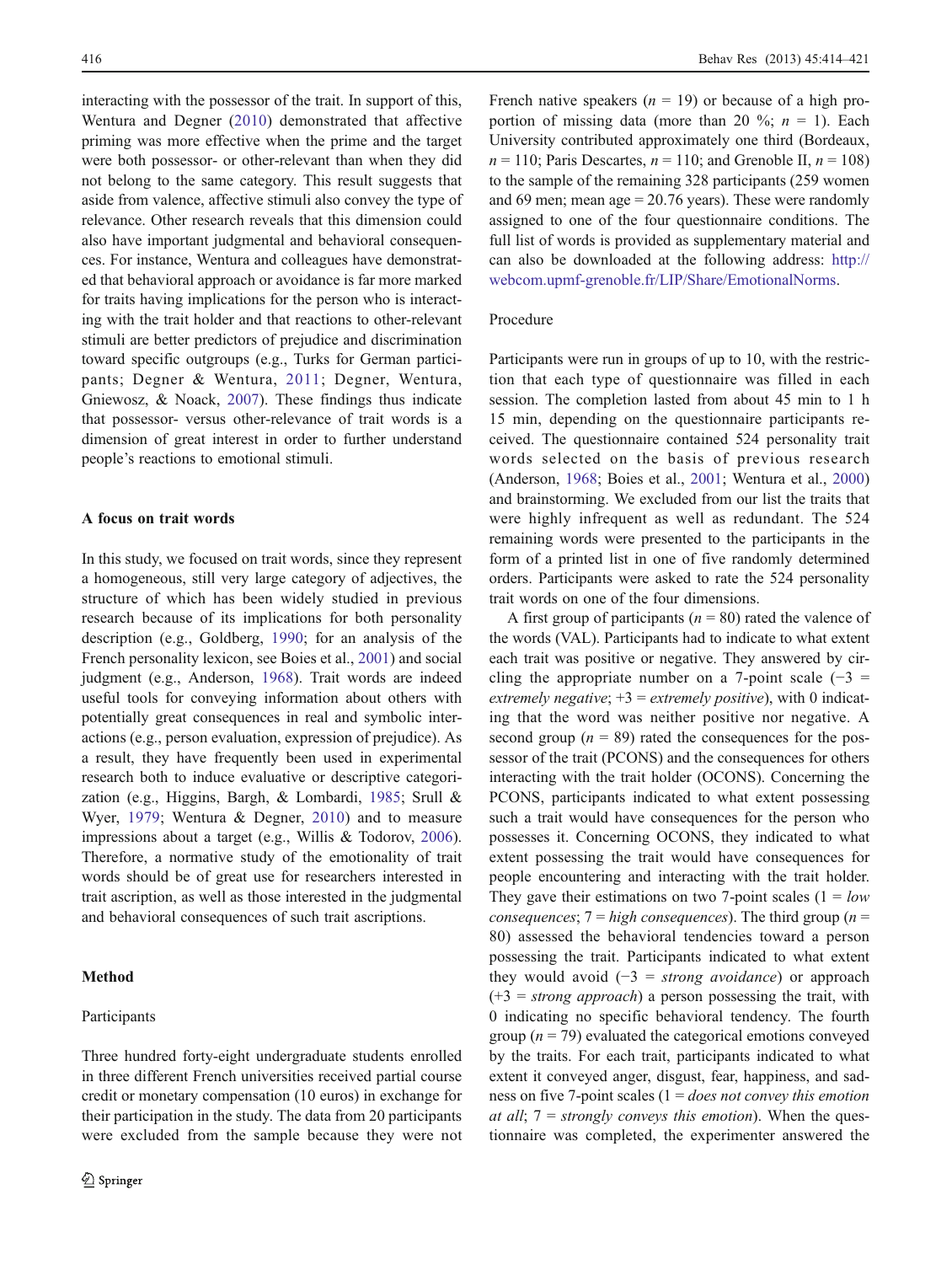participants' questions and thanked them for their participation.

# **Results**

The response rate was 99.4 % ( $> 89.8$  % for all traits and all dimensions) and suggests that the trait words were known to the participants and that the dimensions of evaluation were meaningful. Table [1](#page-4-0) presents an illustration of the measures, as well as trait word frequencies in books and in movies' subtitles (taken from LEXIQUE 3.80; [http://www.lexi](http://www.lexique.org)[que.org](http://www.lexique.org); New, Brysbaert, Veronis, & Pallier, [2007](#page-6-0); New, Pallier, Brysbaert, & Ferrand, [2004](#page-6-0); New, Pallier, Ferrand, & Matos, [2001\)](#page-6-0), for the six first and last alpha-ordered trait words as they appear in the database.

#### Stability of the evaluations

Stability of evaluations was assessed by computing, for each dimension, the mean correlations between trait word evaluations across the three university samples and across gender. The evaluations were quite stable for all the dimensions across university samples: valence (mean  $r = .98$ ), action tendencies (mean  $r = .97$ ), consequences for the trait holder (mean  $r = .80$ ), consequences for others (mean  $r = .91$ ), and emotions (all mean  $rs > .91$ ). High consistencies were also observed between men and women: valence  $(r = .98)$ , action tendencies ( $r = .95$ ), consequences for the trait holder ( $r =$ .77), consequences for others  $(r = .89)$ , and emotions (all mean  $rs > .82$ ). Given the high stability of the data, they were averaged across universities and gender for subsequent analyses.

#### Relationships between emotional dimensions

An exploration of the relationships between the dimensions under study showed that these dimensions were highly intercorrelated (see Table [2\)](#page-4-0). The analysis also revealed several points of interest. First, we observed a negative correlation between the level of anger conveyed by a trait and the tendency to approach a person possessing the trait (*r*  $=$  -.82), which argues against the theoretically expected positive relationship between anger and approach (e.g., Alexopoulos & Ric, [2007;](#page-6-0) Carver & Harmon-Jones, [2009](#page-6-0); Frijda et al., [1989\)](#page-6-0). Second, we found that linguistic dimensions such as trait frequency (as measured either in books or in movies' subtitles) were positively correlated with several dimensions—namely, with approach tendencies ( $r = .11$  and .13,  $ps < .02$ , for books and subtitles, respectively) and happiness ( $rs = .09$  and  $.13$ ,  $ps < .04$ , for books and subtitles, respectively). Valence was also significantly correlated with frequency as measured in movies' subtitles ( $r = .11, p < .02$ ).

This correlation approached significance when the trait frequency was measured in books ( $r = .08$ ,  $p < .09$ ).<sup>2</sup> Even though these correlations are modest, they again suggest that the "effects" of linguistic dimensions, such as word frequency, can be partially accounted for by emotionality and that researchers should take into account this dimension in their analyses (e.g., Zajonc, [1968\)](#page-7-0).

The role of possessor- versus other-relevance

Another point of interest concerns the moderating role of the possessor- versus other-relevance dimension. We tested Wentura et al.'s [\(2000](#page-7-0)) predictions that action tendencies of approach and avoidance should be better predicted by valence when the traits are perceived to have consequences for those who interact with the trait holder rather than when they have consequences for the trait holder. To do so, we computed a multiple regression analysis having action tendencies associated with a trait as the criterion and VAL, PCONS, OCONS, and the interactions between valence and both kinds of consequences as predictors. As was already observed in the correlation analysis, valence predicted approach tendencies,  $B = 0.83$ ,  $F(1, 518) = 8,516$ ,  $p < .001$ ,  $\eta_{\rm p}^2 = .94$ . However, this relationship was moderated by the perceived consequences of the trait for the trait holder (PCONS),  $B = -0.09$ ,  $F(1, 518) = 32.47$ ,  $p < .001$ ,  $\eta_p^2 = .0$ 6 , as well as the consequences of the trait for others (OCONS),  $B = 0.11$ ,  $F(1, 518) = 167.14$ ,  $p < .001$ ,  $\eta_p^2 = .2$ 4. Consistent with Wentura and colleagues' predictions, the relationship between valence and behavioral tendencies increased as the trait was perceived as having more consequences for the person interacting with the trait holder, whereas this relationship became weaker as the trait was perceived as having more consequences for the trait holder. More generally, we observed that trait relevance moderates the relationships between the specific emotions conveyed by the trait and the behavioral tendencies (see Table [3\)](#page-5-0). Taken together, these findings attest to the importance of this dimension in affective reactions toward, at least, other persons.

<sup>&</sup>lt;sup>2</sup> We completed this analysis by testing the quadratic relationship between word frequency and valence. The results of these multiple regression analyses (with word frequency as the criterion and valence as the predictor) reveal a linear trend for subtitles and for books,  $B =$ 5.57,  $t(520) = 2.88$ ,  $p < .01$ ,  $\eta_p^2 = .02$ , and  $B = 2.09$ ,  $t(520) = 1.83$ ,  $p <$ .07,  $\eta_p^2 = .006$ , respectively. The quadratic trend appears significant only when frequency was estimated from subtitles,  $B = 3.48$ ,  $t(520) =$ 1.99,  $p < .05$ ,  $\eta_p^2 = .008$ . This trend is far from significant when frequency is estimated from books,  $t < 1$ ,  $p = .52$ . Thus, taken together, our results would be more supportive of a linear than of a quadratic relationship between word valence and word frequency.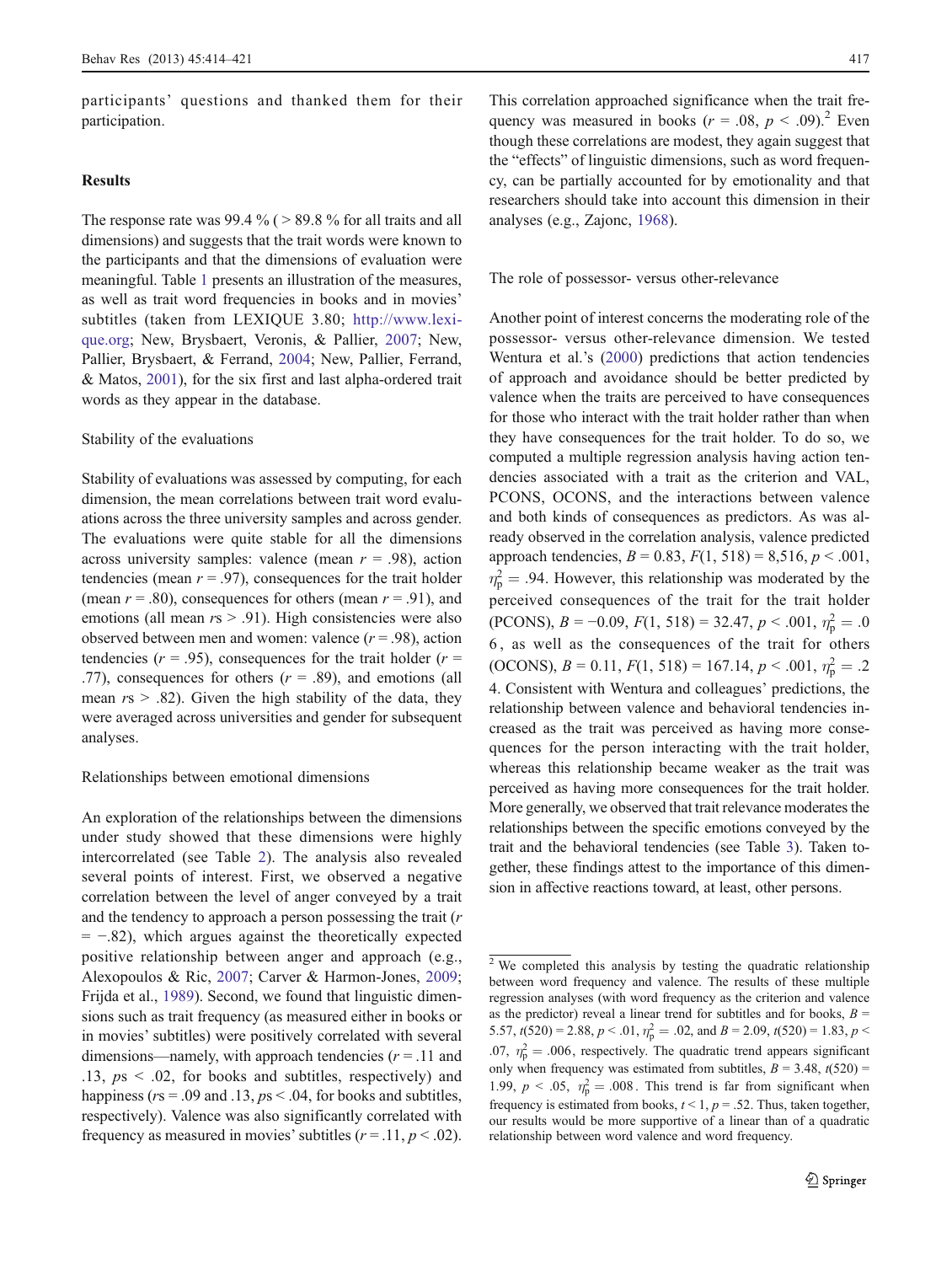| Trait       | Translation  | FqMovies   | FqBooks    | Val           | <b>PCONS</b> | $OCONS$     | App           |
|-------------|--------------|------------|------------|---------------|--------------|-------------|---------------|
| Accessible  | Approachable | 1.49       | 4.12       | 1.44(1.09)    | 4.19(1.61)   | 4.87 (1.79) | 1.58(0.96)    |
| Accueillant | Welcoming    | 1.21       | 1.82       | 2.14(0.81)    | 4.19(1.72)   | 5.32(1.75)  | 2.13(0.92)    |
| Actif       | Active       | 4.12       | 3.58       | 1.9(0.82)     | 5.00(1.64)   | 3.70(1.75)  | 1.71(1.06)    |
| Admirable   | Admirable    | 6.02       | 23.92      | 2.19(0.99)    | 4.48(1.83)   | 4.78(1.86)  | 1.72(1.06)    |
| Admiratif   | Appreciative | 0.26       | 2.57       | 0.80(1.74)    | 4.88(1.64)   | 4.01(1.90)  | 1.08(1.27)    |
| Adorable    | Adorable     | 23.00      | 6.28       | 2.14(0.94)    | 4.03(1.82)   | 5.09(1.77)  | 2.04(0.97)    |
| $(\ldots)$  |              |            |            |               |              |             |               |
| Vigilant    | Mindful      | 1.73       | 1.82       | 1.44(0.93)    | 4.83(1.80)   | 3.80(1.83)  | 1.06(1.09)    |
| Vigoureux   | Vigorous     | 2.05       | 6.35       | 1.4(1.09)     | 4.65(1.75)   | 3.28(1.74)  | 1.20(1.03)    |
| Violent     | Violent      | 12.84      | 19.39      | $-2.46(0.93)$ | 5.91 (1.26)  | 6.43(0.89)  | $-2.35(0.99)$ |
| Vivace      | Vivacious    | 0.35       | 3.58       | 1.38(0.89)    | 4.61(1.63)   | 3.53(1.75)  | 1.05(1.12)    |
| Vivant      | Lively       | 76.38      | 41.15      | 2.10(0.96)    | 4.78 (1.99)  | 4.09(2.05)  | 2.05(0.90)    |
| Vulgaire    | Vulgar       | 8.48       | 12.84      | $-2.04(1.12)$ | 5.40(1.41)   | 5.82(1.45)  | $-1.57(1.42)$ |
| Trait       | Translation  | Anger      | Disgust    | Happiness     | Fear         | Sadness     |               |
| Accessible  | Approachable | 1.13(0.47) | 1.18(0.62) | 2.86(2.06)    | 1.25(0.76)   | 1.05(0.22)  |               |
| Accueillant | Welcoming    | 1.03(0.23) | 1.08(0.68) | 4.87(1.81)    | 1.11(0.48)   | 1.03(0.16)  |               |
| Actif       | Active       | 1.22(0.61) | 1.09(0.43) | 3.59(2.06)    | 1.27(073)    | 1.14(0.61)  |               |
| Admirable   | Admirable    | 1.14(0.47) | 1.08(0.35) | 4.38(2.11)    | 1.16(0.65)   | 1.06(0.33)  |               |
| Admiratif   | Appreciative | 1.14(0.47) | 1.10(0.34) | 3.58(2.03)    | 1.29(0.91)   | 1.21(0.81)  |               |
| Adorable    | Adorable     | 1.06(0.46) | 1.08(0.38) | 5.01(1.89)    | 1.15(0.56)   | 1.06(0.40)  |               |
| $(\ldots)$  |              |            |            |               |              |             |               |
| Vigilant    | Mindful      | 1.15(0.58) | 1.78(0.73) | 2.17(1.65)    | 2.22(.86)    | 1.22(0.71)  |               |
| Vigoureux   | Vigorous     | 1.29(0.93) | 1.10(0.44) | 2.74(1.99)    | 1.40(1.11)   | 1.13(0.57)  |               |
| Violent     | Violent      | 6.08(1.38) | 4.06(2.38) | 1.05(0.22)    | 4.12(2.53)   | 2.88(2.40)  |               |
| Vivace      | Vivacious    | 1.32(0.82) | 1.12(0.46) | 2.95(2.08)    | 1.34(0.99)   | 1.22(0.88)  |               |
| Vivant      | Lively       | 1.54(1.34) | 1.42(1.22) | 4.51(2.20)    | 1.76(1.55)   | 1.64(1.42)  |               |
| Vulgaire    | Vulgar       | 4.04(2.34) | 4.83(1.90) | 1.06(0.34)    | 1.82(1.62)   | 2.36(2.16)  |               |

<span id="page-4-0"></span>

|  |  |  |  |  |  | <b>Table 1</b> Presentation of the main measures included in the database for the first six and the last six trait words |
|--|--|--|--|--|--|--------------------------------------------------------------------------------------------------------------------------|
|--|--|--|--|--|--|--------------------------------------------------------------------------------------------------------------------------|

FqMovies = frequency in movie subtitles; FqBook = frequency in books; Val = valence; PCONS = perceived consequences for the possessor; OCONS = perceived consequences for others. Standard deviations are given within parentheses

| Table 2 Pearson's correlation between the measures |
|----------------------------------------------------|
|                                                    |

|                      |                   | 2                 | 3        | 4                        | 5                              | 6        | 7                        | 8               | 9                        |  |
|----------------------|-------------------|-------------------|----------|--------------------------|--------------------------------|----------|--------------------------|-----------------|--------------------------|--|
| 1. Frequency (books) | $\qquad \qquad -$ |                   |          |                          |                                |          |                          |                 |                          |  |
| 2. Valence           | .08               | $\qquad \qquad -$ |          |                          |                                |          |                          |                 |                          |  |
| 3. PCONS             | $-.01$            | $-.42**$          |          |                          |                                |          |                          |                 |                          |  |
| 4. OCONS             | $-.07$            | $-.39**$          | $.29**$  | $\overline{\phantom{m}}$ |                                |          |                          |                 |                          |  |
| 5. Approach          | $.11*$            | $.97**$           | $-.38**$ | $-.39**$                 | $\qquad \qquad \longleftarrow$ |          |                          |                 |                          |  |
| 6. Anger             | $-.06$            | $-.81**$          | $.46**$  | $.58**$                  | $-.82**$                       |          |                          |                 |                          |  |
| 7. Disgust           | $-.05$            | $-.83**$          | $.38**$  | $.53**$                  | $-.84**$                       | $.85**$  | $\overline{\phantom{m}}$ |                 |                          |  |
| 8. Happiness         | $.09*$            | $.84**$           | $-.30**$ | $-.11*$                  | $.84**$                        | $-.64**$ | $-.64**$                 | $\qquad \qquad$ |                          |  |
| 9. Fear              | $-.01$            | $-.62**$          | $.52**$  | $.24**$                  | $-.57**$                       | $.52**$  | $.46**$                  | $-.58**$        | $\overline{\phantom{0}}$ |  |
| 10. Sadness          | $.08*$            | $-.71**$          | $.47**$  | $.19**$                  | $-.64**$                       | $.54**$  | $.56**$                  | $-.61**$        | $.62**$                  |  |

 $* p < .05$ 

\*\*  $p < .01$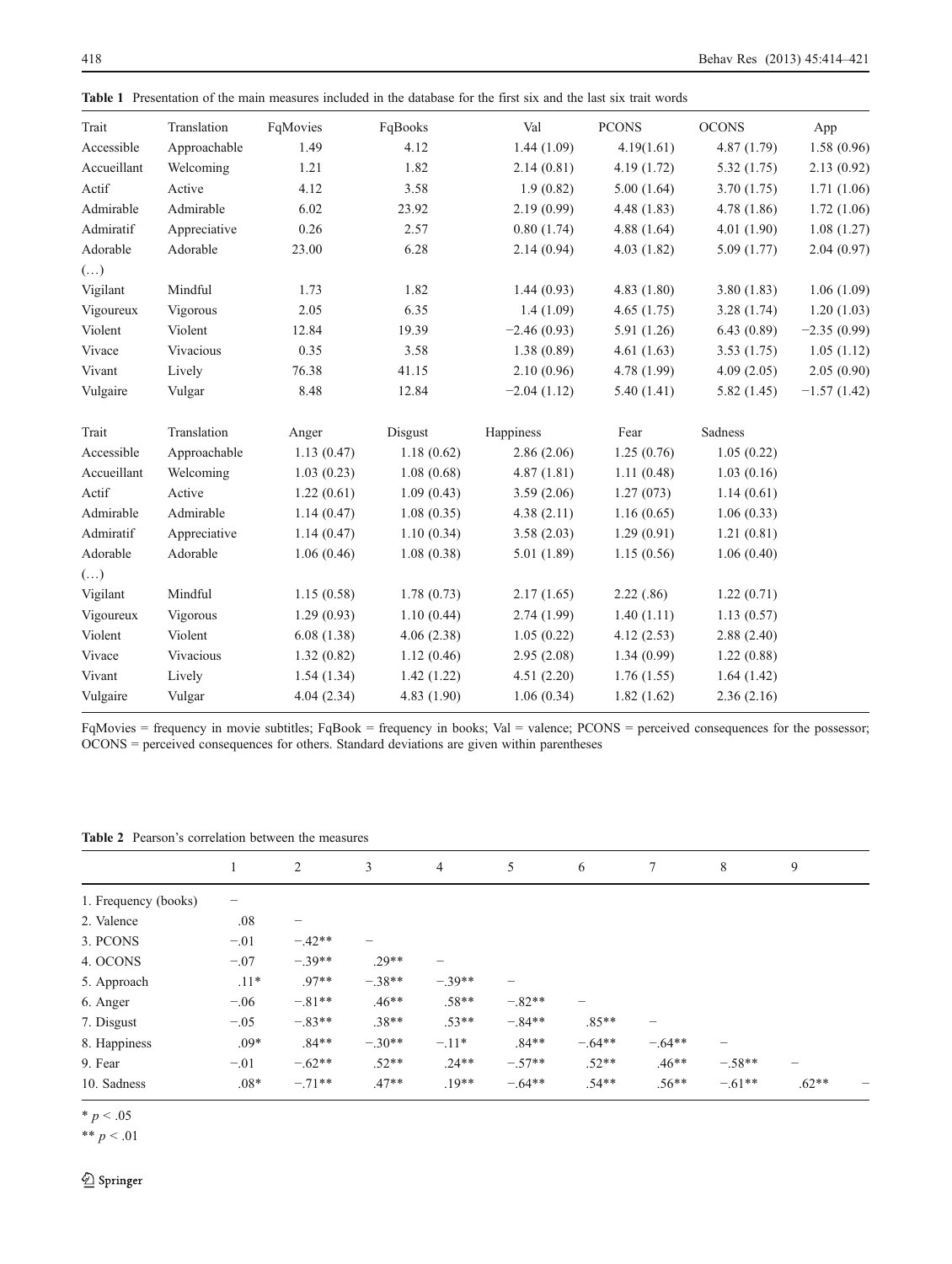<span id="page-5-0"></span>

| <b>Table 3</b> Behavioral tendencies<br>(approach) as predicted by emo- |           | Predictor of Approach Tendencies |              |              |                        |                        |  |  |  |
|-------------------------------------------------------------------------|-----------|----------------------------------|--------------|--------------|------------------------|------------------------|--|--|--|
| tion conveyed by the trait and<br>consequences for the trait holder     |           | Emotion                          | <b>PCONS</b> | <b>OCONS</b> | Emotion $\times$ PCONS | Emotion $\times$ OCONS |  |  |  |
| (PCONS) and for others<br>(OCONS)                                       | Anger     | $-1.25**$                        | 10.05        | $0.24**$     | $0.31**$               | $0.11**$               |  |  |  |
|                                                                         | Disgust   | $-1.41**$                        | $-0.14*$     | $0.14**$     | $0.30**$               | $0.13**$               |  |  |  |
| Values are unstandardized re-                                           | Fear      | $-1.06**$                        | $-0.08$      | $-0.32**$    | $0.59**$               | $-0.27**$              |  |  |  |
| gression coefficients                                                   | Happiness | $0.83**$                         | $-0.09$      | $-0.38**$    | 0.05                   | $0.18**$               |  |  |  |
| * $p < .05$<br>** $p < .01$                                             | Sadness   | $-1.02**$                        | $-0.16$      | $-0.30**$    | $0.47**$               | $-0.29**$              |  |  |  |

Valence–emotion relationships

Finally, we used the database to explore how valence was related to discrete emotions in trait evaluation. As can be seen in Table [2](#page-4-0), the five discrete emotions conveyed by a trait predicted its valence. However, partial correlations revealed that discrete emotions contribute in a different way to valence. The greatest contributions are for happiness,  $B = 0.50$ ,  $t(518) = 18.09$ ,  $p < .001$ ,  $\eta_p^2 = .39$ , and disgust,  $B = -0.51$ ,  $t(518) = 10.74$ ,  $p < .001$ ,  $\eta_p^2 = .18$ . Sadness,  $B = -0.30$ ,  $t(518) = 8.41$ ,  $p < .001$ ,  $\eta_p^2 = .12$ , anger,  $B = -0.22$ ,  $t(518) = 5.63$ ,  $p < .001$ ,  $\eta_p^2 = .06$ , and fear,  $B = -0.08$ ,  $t(518) = 2.16$ ,  $p < .04$ ,  $\eta_p^2 = .01$ , appeared to contribute in a weaker way. These results suggest that the valence of a trait is better accounted for by the degree of happiness conveyed by that trait than by any other emotional dimension.

# Discussion

The aim of the present ratings was to provide emotional norms for French trait words. The number of normative studies of French lexicon is relatively limited, and these studies generally restrict emotionality to valence (e.g., Bonin et al., [2003](#page-6-0); Syssau & Monnier, [2009](#page-7-0)). Our study departs from this work by providing norms for discrete emotions for words. This could be particularly useful because researchers claim that this level of analysis should be more predictive of behavior than the dimensional accounts (e.g., Carver & Harmon-Jones, [2009;](#page-6-0) Panksepp, [1998](#page-6-0)). Even though there is no definite evidence in favor of one or the other conception, the availability of such normative data could contribute to the debate.

Our study also provides norms for other emotion-related dimensions, such as approach/avoidance and perceived consequences that have recently appeared to play a crucial role in research on emotions and on their consequences in perception, cognition, and action (e.g., Wentura & Degner, [2010;](#page-7-0) Wentura et al., [2000](#page-7-0)). Thus, these norms should be useful for researchers exploring the emotional dimensions

through exposure to words. Of course, the database should be of particular interest to those who work on the French lexicon, but it can serve also as a basis for linguistic comparisons, as well as for exploration of the interplay between the various emotional dimensions.

Our results indicate that our data are stable. Moreover, we were able to replicate psychology literature findings, such as the relationship between word frequency and positivity (e.g., Zajonc, [1968\)](#page-7-0), measured here in terms of valence, happiness, and approach tendencies. We also replicated the moderating role of possessor- versus other-relevance of trait on action tendencies (Wentura et al., [2000](#page-7-0)). Importantly, our data suggest that this dimension strongly moderates most of the relationship between emotion and approach tendencies and deserves more attention in emotion research.

Finally, we observed a negative correlation between the anger conveyed by a trait and the tendency to approach the trait holder. This correlation is consistent with dimensional views of emotion structure (e.g., Watson, Clark, & Tellegen, [1988](#page-7-0)) and can be perceived as being at odds with theoretical positions considering anger as an emotion related to approach behavior, with the aim of restoring a desired state (Carver & Harmon-Jones, [2009](#page-6-0)). However, it is also plausible that the kind of measurement we relied on, based on self-report, constrained the participants' responses and made them rely on their lay theories concerning their own functioning (e.g., Feldman-Barrett, Robin, Pietromonaco, & Eysell, [1998](#page-6-0)). This issue is beyond the scope of this article, but it questions our reliance on self-report in normative data and calls for future research directly comparing self-report with other measures of the same constructs (e.g., chronometric studies). We hope that these normative data will contribute to further research by providing a quick and easy access to emotion-related material to researchers interested in personality, emotion, impression formation, or automatic evaluation.

Author Note This research was supported by a grant from the Agence Nationale de la Recherche (ANR-2010-BLAN-1905-01). The second and third authors contributed equally to this article; the order of authorship for these authors was randomly determined. Thanks to Mylène Inard, Kolsothy Kau, Aude Lugué, and Jade Sysaykeo for their help in data collection and coding.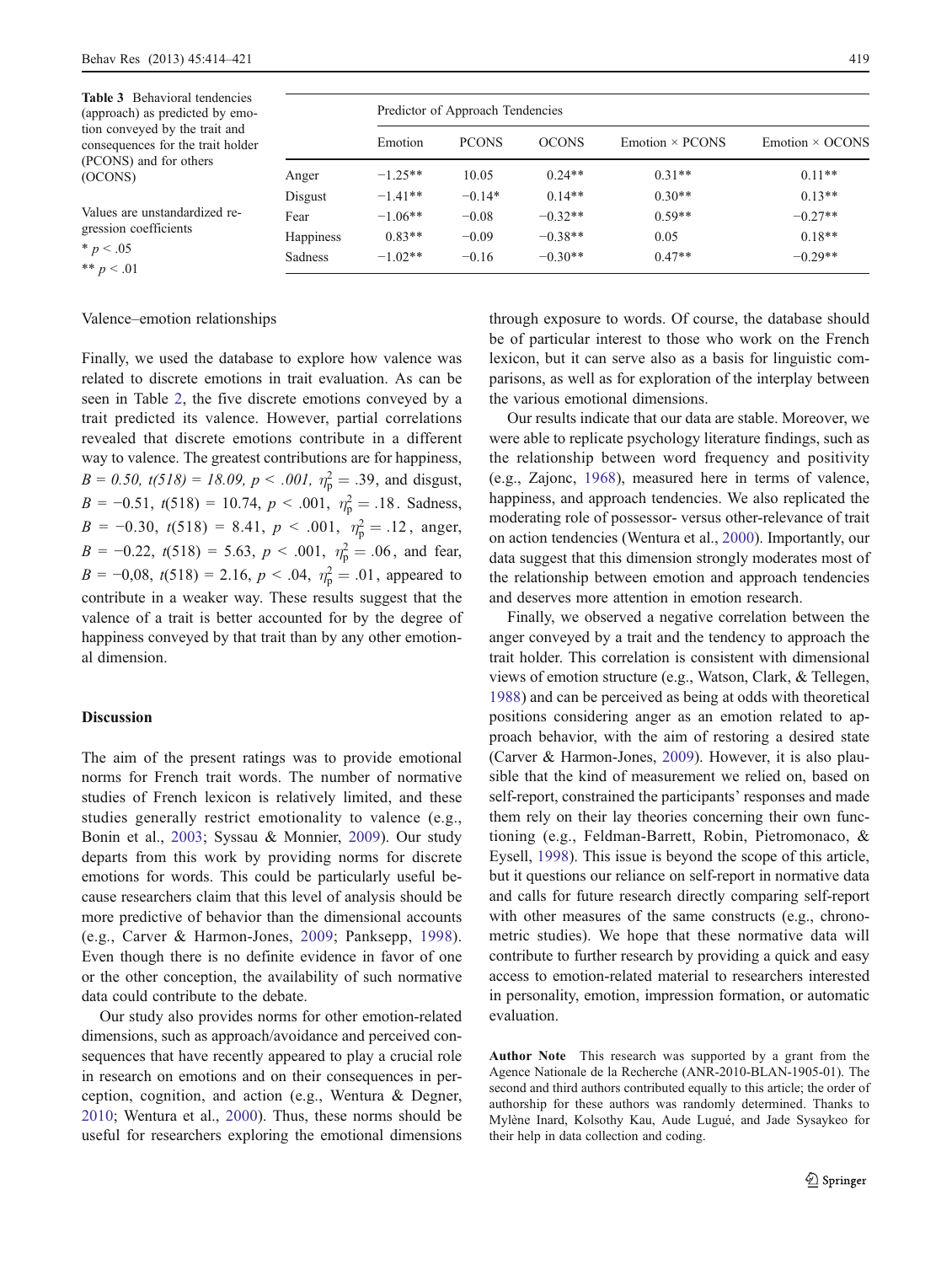#### <span id="page-6-0"></span>References

- Alexopoulos, T., & Ric, F. (2007). The evaluation-behavior link: Direct and beyond valence. Journal of Experimental Social Psychology, 43, 1010–1016.
- Anderson, N. H. (1968). Likableness ratings of 555 personality-trait words. Journal of Personality and Social Psychology, 9, 272–279.
- Bodenhausen, G. V., Sheppard, L. A., & Kramer, G. P. (1994). Negative affect and social judgment: The differential impact of anger and sadness. European Journal of Social Psychology, 24, 45–62.
- Boies, K., Lee, K., Ashton, M. C., Pascal, S., & Nicol, A. A. (2001). The structure of the French personality lexicon. Journal of Personality, 15, 277–295.
- Bonin, P., Méot, A., Aubert, L., Malardier, N., Niedenthal, P., & Capelle-Toczek, M. C. (2003). Normes de concrétude de valeur d'imagerie, de fréquence subjective et de valence Emotionnelle pour 866 mots. L'Année Psychologique, 103, 655–694.
- Bradley, M. M., & Lang, P. J. (1999). Affective Norms for English Words (ANEW): Stimuli, instruction manual, and affective ratings (Tech. Report C-1). Gainsville: University of Florida, Center for Research in Psychophysiology.
- Briesemeister, B. B., Kuchinke, L., & Jacobs, A. M. (2011). Discrete Emotion Norms for Nouns: Berlin Affective Word List (DENN– BAWL). Behavior Research Methods, 43, 441–448.
- Cacioppo, J. T., Priester, J. R., & Berntson, G. G. (1993). Rudimentary determinants of attitudes II: Arm flexion and extension have differential effects on attitudes. Journal of Personality and Social Psychology, 65, 5–17.
- Carver, C. S., & Harmon-Jones, E. (2009). Anger is an approachrelated affect: Evidence and implications. Psychological Bulletin, 135, 183–204.
- Chen, M., & Bargh, J. A. (1999). Consequences of automatic evaluation: Immediate behavioral predispositions to approach or avoid the stimulus. Personality and Social Psychology Bulletin, 25, 215–224.
- Cottrell, C. A., & Neuberg, S. L. (2005). Different emotional reactions to different groups: A sociofunctional threat-based approach to "prejudice". Journal of Personality and Social Psychology, 88, 770–789.
- Degner, J., & Wentura, D. (2011). Types of automatically activated prejudice: Assessing possessor- versus other-relevant valence in the evaluative priming task. Social Cognition, 29, 182–209.
- Degner, J., Wentura, D., Gniewosz, B., & Noack, P. (2007). Hostilityrelated prejudice against Turks in adolescents: Masked affective priming allows for a differentiation of automatic prejudice. Basic and Applied Social Psychology, 29, 245–256.
- DeSteno, D., Petty, R. E., Wegener, D. T., & Rucker, D. D. (2000). Beyond valence in the perception of likelihood: The role of emotion specificity. Journal of Personality and Social Psychology, 78, 397–416.
- Eilola, T. M., & Havelka, J. (2010). Affective norms for 210 British English and Finnish nouns. Behavior Research Methods, 42, 134– 140.
- Ekman, P. (1999). Basic emotions. In T. Dalgleish & M. Power (Eds.), Handbook of cognition and emotion (pp. 45–60). New York: Wiley & Sons.
- Feldman-Barrett, L. F., Robin, L., Pietromonaco, P. R., & Eysell, K. M. (1998). Are women the "more emotional" sex? Evidence from emotional experience in social context. Cognition and Emotion, 12, 555–578.
- Frijda, N. H., Kuipers, P., & ter Schure, E. (1989). Relations among emotion, appraisal, and emotional action readiness. Journal of Personality and Social Psychology, 57, 212–228.
- Goldberg, L. R. (1990). An alternative "description of personality": The big-five factor structure. Journal of Personality and Social Psychology, 59, 1216–1229.
- Han, S., Lerner, J. S., & Keltner, D. (2007). Feelings and consumer decision making: Extending the appraisal-tendency framework. Journal of Consumer Psychology, 17, 158–168.
- Higgins, E. T., Bargh, J. A., & Lombardi, W. (1985). Nature of priming effects on categorization. Journal of Experimental Psychology: Learning, Memory, and Cognition, 11, 59–79.
- Izard, C. (2009). Emotion theory and research: Highlights, unanswered questions, and emerging issues. Annual Review of Psychology, 60,  $1-25$
- Kanske, P., & Kotz, S. A. (2010). Leipzig affective norms for German: A reliability study. Behavior Research Methods, 42, 987–991.
- Keltner, D., Ellsworth, P. C., & Edwards, K. (1993). Beyond simple pessimism: Effects of sadness and anger on social perception. Journal of Personality and Social Psychology, 64, 740–752.
- Keltner, D., & Gross, J. J. (1999). Functional accounts of emotions. Cognition and Emotion, 13, 467–480.
- Krieglmeyer, R., Deutsch, R., De Houwer, J., & De Raedt, R. (2010). Being moved: Valence activates approach-avoidance behavior independently of evaluation and approach-avoidance intentions. Psychological Science, 21, 607–613.
- Lerner, J. S., & Keltner, D. (2001). Fear, anger, and risk. Journal of Personality and Social Psychology, 81, 146–159.
- Moons, W. G., & Mackie, D. M. (2007). Thinking straight while seeing red: The influence of anger on information processing. Personality and Social Psychology Bulletin, 30, 706–720.
- New, B., Brysbaert, M., Veronis, J., & Pallier, C. (2007). The use of film subtitles to estimate word frequencies. Applied PsychoLinguistics, 28, 661–677.
- New, B., Pallier, C., Brysbaert, M., & Ferrand, L. (2004). Lexique 2: A new French lexical database. Behavior Research Methods, Instruments, & Computers, 36, 516–524.
- New, B., Pallier, C., Ferrand, L., & Matos, R. (2001). Une base de données lexicales du français contemporain sur internet: LEXI-QUE. L'Année Psychologique, 101, 447–462.
- Niedenthal, P. M., Krauth-Gruber, S., & Ric, F. (2006). The psychology of emotion: Interpersonal, experiential, and cognitive approaches. New York: Psychology Press.
- Oatley, K., & Johnson-Laird, P. N. (1987). Towards a cognitive theory of emotions. Cognition and Emotion, 1, 29–50.
- Ortony, A., & Turner, T. J. (1990). What's basic about basic emotion? Psychological Review, 97, 315–331.
- Osgood, C., & Suci, G. (1955). Factor analysis of meaning. Journal of Experimental Psychology, 50, 325–338.
- Panksepp, J. (1998). Affective neuroscience: The foundations of human and animal emotions. New York: Oxford University Press.
- Peeters, G. (1983). Relational and informational patterns in social cognition. In W. Doise & S. Moscovici (Eds.), Current issues in European social psychology (Vol. 1, pp. 201–237). Cambridge, England: Cambridge University Press.
- Plutchik, R. (1984). Emotion: A general psychoevolutionary theory. In K. R. Scherer & P. Ekman (Eds.), Approaches to emotion (pp. 197–219). Hillsdale, NJ: Erlbaum.
- Redondo, J., Fraga, I., Padrón, I., & Comesaña, M. (2007). The Spanish adaptation of the ANEW (Affective Norms for English Words). Behavior Research Methods, 39, 600–605.
- Russell, J. A. (1980). A circumplex model of affect. Journal of Personality and Social Psychology, 39, 1161–1178.
- Smith, C. A., & Ellsworth, P. C. (1985). Patterns of cognitive appraisal in emotion. Journal of Personality and Social Psychology, 48, 813–838.
- Soares, A. P., Comesaña, M., Pinheiro, A. P., Simões, A., & Frade, C. S. (2012). The adaptation of the Affective Norms for English Words (ANEW) for European Portuguese. Behavior Research Methods, 44, 256–269.
- Srull, T. K., & Wyer, R. S. (1979). The role of category accessibility in the interpretation of information about persons: Some determinants and